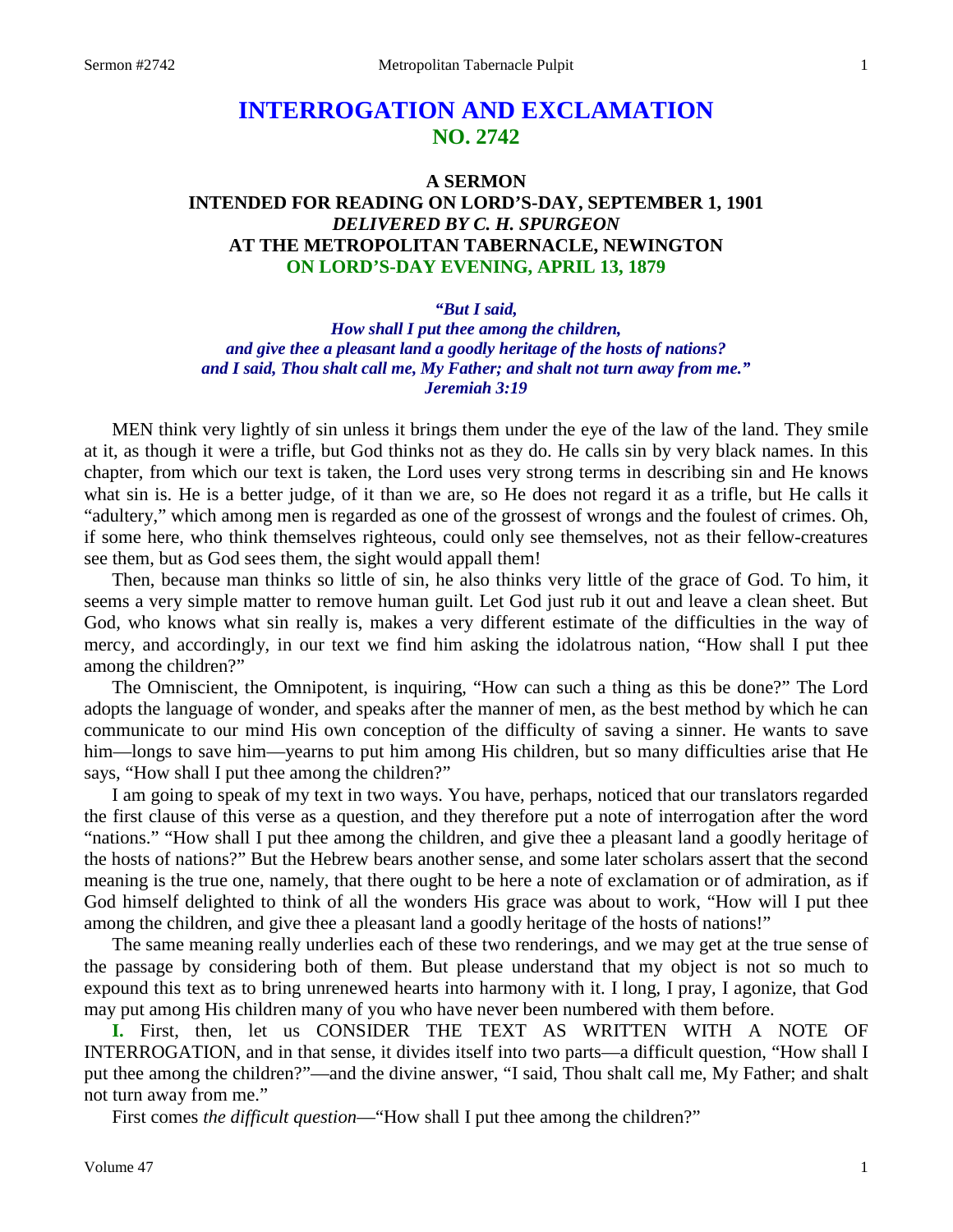The Lord seems to say, "How shall *I* do it? This man has lived in total neglect of me. I was not, in all his thoughts, or if he did think of Me at all, it was only to say unto Me, 'Be thou far from Me; I do not want to be brought near to Thee.' How shall I put him among the children? He neglected My statutes and My testimonies, and would have none of them. I called him, but he refused to come unto Me. I warned him, but he despised My warnings. How shall *I*, whom he has thus treated with neglect, put him among the children.

"Nay, he has not merely forgotten Me, and neglected Me, but he has chosen other lovers. He has found some other objects for his life's ambition and spent his strength in seeking everything but that which is for My glory. Let him go to his idol gods and find refuge amongst them in the day of his trouble. Let him call upon the objects of his ambition to administer comfort to him. If he has sought gold, let gold console him. If he has gone into the pleasures of sin, let the pleasures of sin yield him sweetness in the retrospect if they can.

"But why should *I* interfere with him? He has destroyed himself. He has pulled the house down upon his own head, and all the while, when I stood by offering to bless him, he refused Me, and rejected Me, and turned against Me. Why then should I be called in now? Why should *I* be summoned to the rescue of one who is his own destroyer and who has deliberately rejected Me?"

Let that solemn inquiry go home to the hearts of all whom it concerns. Some of you know that, all these thirty, forty, or fifty years, or even longer, you have been living without God. Now that you are in trouble, you are beginning to think about Him. But suppose He were to say, "Go ye to your former companions, and see what they will do for you. Now that you have spent all, and there is a mighty famine in the land, go to the citizens of that country, and join yourself to them. Go to the swine-trough and fill your belly with the husks that the swine eat." Ah! the mercy is, that the Lord does not talk like that, yet still the difficulty of the task is suggested by the form of His question, "How shall I put thee among the children?"

The difficulty arises, next, because of the character of the person to whom He refers, "How shall I put *thee* among the children?" "You have been a wilful sinner. You have not sinned, as some have done, through ignorance, you didst know better. From your early childhood, you have been taught the right way, but you hast neglected it. You have deliberately chosen the path of evil. You were not taken unawares, like a bird in a snare, but you have gone after sin with your eyes open. You have been foolish enough to follow after your own lusts and to drink down iniquity as the thirsty ox drinks water.

"You have been a wilful sinner—a sinner against a mother's tears and a father's exhortations—a sinner against a conscience that would be tender against your will—a sinner against many a dream by night and many a throb of heart by day. 'How shall I put *thee* among the children,' when you have been set on mischief, and hast made thy neck like an iron sinew, and have kicked against the goads that would have guided you aright?"

Especially may the Lord put this question concerning some who, in addition to being wilful sinners, have been open sinners. "O thief, how can I put *you* among the children? O drunkard, in your beastliness of excess, how shall I put you among the children. O unchaste, unclean haunter of the filthiness of night—you who have deceived and seduced others, and defiled yourself also—how shall I put you among the children?"

Does not the question seem to come with peculiar power to any who may be now present, who have upon their conscience, this very hour, the guilt of sins we dare not mention in the public assembly, and who, as they sit in these seats, would not greatly wonder if we were deliberately to point them out and say what they have done? Yet it is even with you, and such as you, that God determines to work marvels of mercy, although He rightly raises the question, "How shall I put thee among the children?"

After all, if we have not gone into open sin, as others have done, there is not much difference between one sinner and another, for we have all sinned, and having sinned, we stand condemned by the sentence of God's holy law. See how God's question appears to you now! You are a condemned criminal, "How shall I put thee among the children? You are one against whom the sentence of death is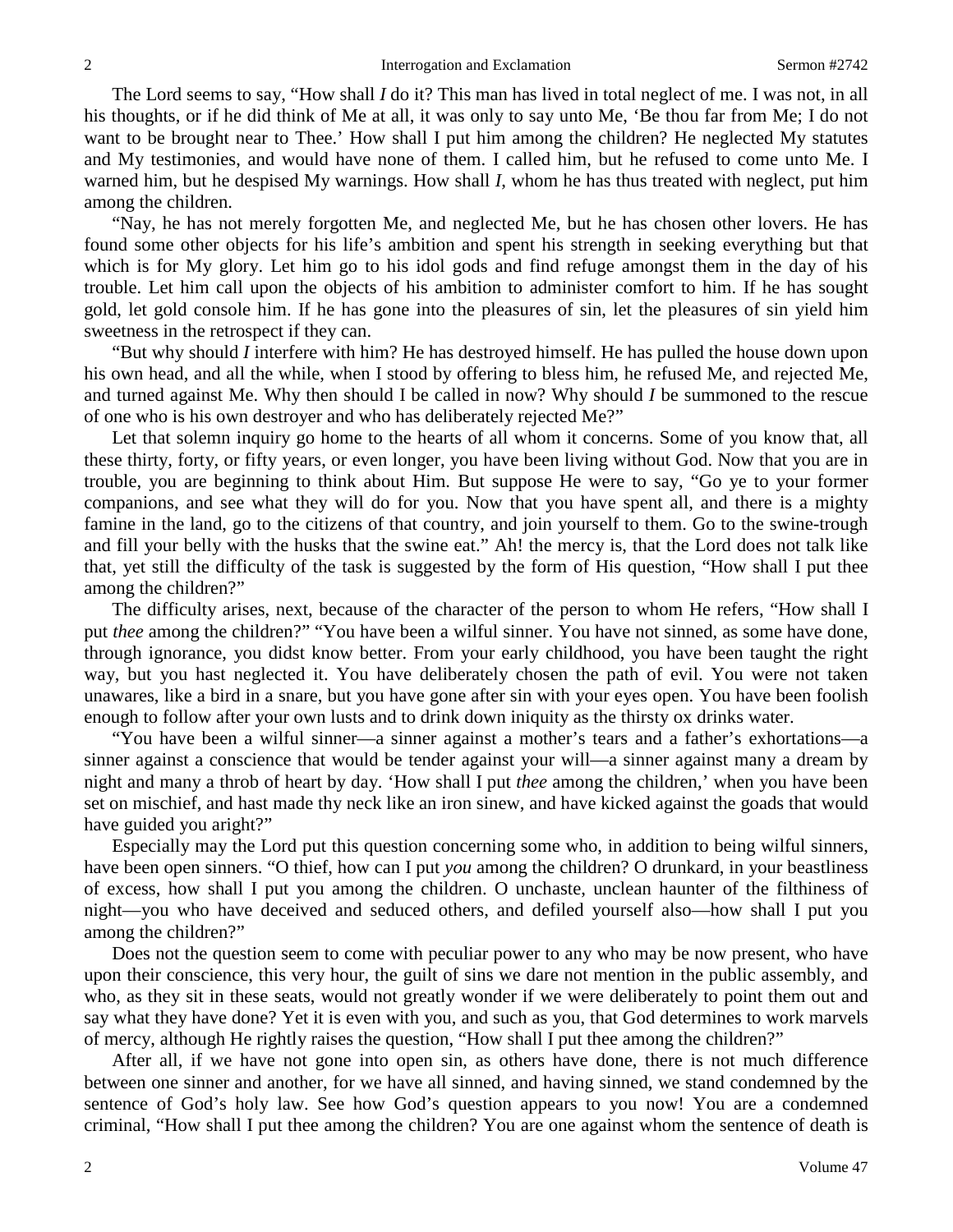already recorded, and you are only spared by a reprieve, which the mediation of My Son brings to you when He cries, 'Let him alone this year also.' Shall I have criminals in My family? Shall I take the condemned out of the cell, and say, 'These shall be My sons and daughters.' Can it be so?"

Oh, yes! tell it the wide world over. It is so, and it shall be so again to-night, by God's grace. But still, it seems even to strike the Lord Himself as being a difficult thing to do, for He says, "How shall I put thee among the children?"

The question suggests the difficulties that must arise in the case of some who have denied the very existence of God, ridiculed the Gospel, made jests of the wounds of Christ, and blasphemed His holy name, invoking His vengeance, and daring to defy Him to His face. Some have persecuted the Lord's people, as Saul of Tarsus did, and that is a great and aggravating sin in His sight. They have, as it were, thrust their fingers into the very eye of God, "For thus saith the LORD of hosts, He that toucheth you toucheth the apple of his eye."

It does seem to be a serious question as to how-sinners such as these can be put among the children. Yet God is constantly working this miracle of mercy. Therefore, publish ye the glory of His grace. Tell what His arm has done, and can do again, and will do even tonight. But still, while, ye publish the glad tidings, stand astonished that He should put such guilty ones among His children.

Now just turn the kaleidoscope a little and get the same thought under another aspect. Think of the position which He proposes to give to this character—to put you, great sinner, "*among the children*." What will the world say? "What! Saul of Tarsus, who persecuted the saints—has he become a child of God? What! is the blasphemer saying, 'Abba, Father'? Is he sitting at the feet of Jesus? Then, surely, we may say, 'Let us sin, that grace may abound.'" It may be that some ribald tongues will draw blasphemous inferences from the very mercy of God, shall it, then, be exercised?

And if it be, what will "the children" themselves say? When they see such a one as you are coming in amongst them, will they not be likely to say, with the prodigal's elder brother, "Lo, these may years do I serve thee, neither transgressed I at any time thy commandment; and yet thou never gavest me a kid, that I might make merry with my friends: but as soon as this thy son was come, which hath devoured thy living with harlots, thou hast killed for him the fatted calf." The Lord knows that there are some of His children who still talk in that way, and He might, therefore, very well say to the gross sinner, "How shall I put thee among the children?"

It was not so very long ago that I heard a minister say that he did not believe in the revival, which was then being experienced, because so many outrageous sinners had professed to be saved. He thought it was due to regular attendance at places of worship that, if anybody was saved, they should be the first—a precious piece of abominable legalism!

But the Lord does not act in that fashion. He makes them a people who were not a people and calls her beloved who was not beloved. He takes the very lowest of the low and exalts them. He lifts the beggar from the dunghill, and sets him among princes, even the princes of His people, to the praise of the glory of His grace.

Yet, still, He is obliged to ask the question, 'How shall I put thee among the children?' How will the children like it?" Blessed be God, the children at the Tabernacle will like it very much. They will say, "The more, the merrier. Oh, that the Lord would bring in amongst us some of the outcasts of Israel and some of the worst sinners of the Gentiles! How we would rejoice to welcome them!"

Still, only fancy what would happen, if you were to propose to take into your family some of the very vilest characters possible. I am afraid that ladylike daughter of yours would object to such a brothel and I am not certain that that most respectable, gentlemanly son of yours would care to receive such a sister, but God takes into His family such persons as we should never think of receiving into ours.

Think of another individual to whom the Lord has to say, "How shall I put thee among the children?" Who is he? Where is he? He used to be among the children, at least in name, for he was enrolled with them. He used to sit among them with considerable delight and he was highly esteemed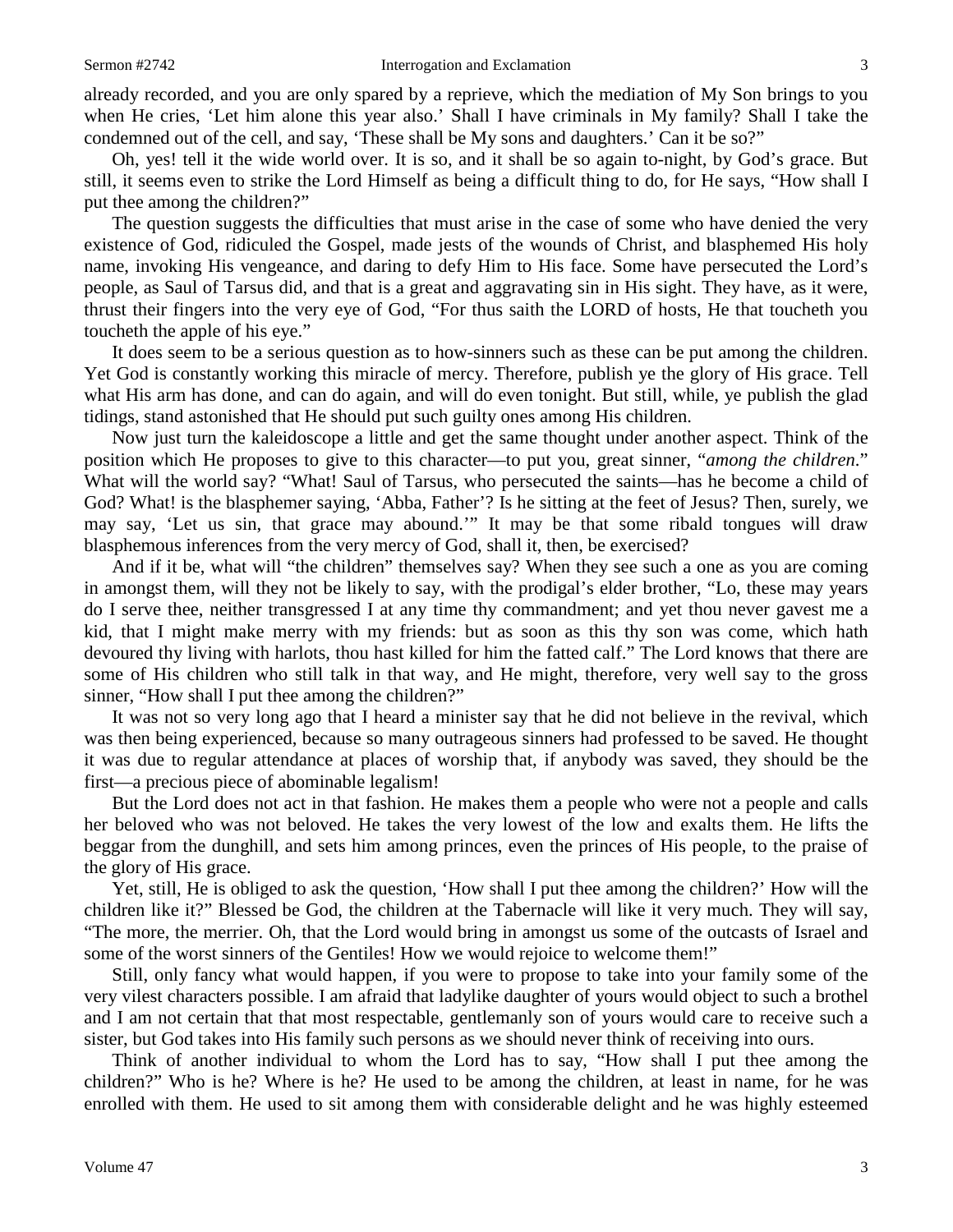among them, but he went aside to drink from the drunkard's bowl, or he was led astray by some Delilah, and his locks, like Samson's, have been shorn.

I think I hear the Lord say to him, "How shall I put you back again among my children? You went from the communion cup to the cup of devils. You rose from your knees to go deliberately into vice. You knew your duty, but you did it not. You denied your Savior as Peter did, even if you did not betray him, as Judas did." We do not wonder that God speaks thus, yet we rejoice that, in this very chapter, we have this gracious invitation, "Return, ye backsliding children, and I will heal your backslidings." Happy will they be who respond, "Behold, we come unto thee; for thou art the LORD our God."

There are others concerning whom the Lord might appropriately ask this difficult question—they are the grace-resisting sinners. Years ago, they were "almost persuaded." They almost yielded to Christ, yet they never fully surrendered themselves to him. They were, for a time, burdened with a sense of guilt. They seemed to be, for a while, earnest in the pursuit of righteousness, but somehow the root of the matter was not in them and whatever was good in them withered away.

And now, it would take a very sharp knife to cut them to the quick. Do not some of you recollect when you used to sit in these galleries and tremble as you listened to the Word? Yet, now, though I should speak to you as straight as words could enable me, and pour out my very soul so as to make the Gospel of God's grace a living message to you, it would only glide past your ear, and utterly fail to reach your heart. Now the Lord seems to say, after so many warnings rejected, after such violence done to the man's own conscience, and to all the better instincts of his nature, "Let him alone—how can I put him among the children?" Could you wonder if he did say so?

I will speak to just one other individual, and then I will turn to another part of the subject. How old are you, my friend? I see, by your white hairs, that you are past the usual age of men. He leans heavily upon his staff. He cannot live much longer. What has been that man's manner of life? Alas! it has been a life spent in neglect of God, and in the pursuit of sin of one kind or another. He has passed his threescore years and ten, he is going on towards eighty—perhaps he is past even that.

What is to become of him? He has given his best days to the devil, may he not as well give him the rest? He made his choice of masters long ago and he has served Satan even until now—so let him take his wages, terrible as they are. Shall God be put off with the scrap end of his life? Shall all the prime, and pith, and marrow of his manhood be spent in opposition to God, and then, just at the last, shall this man be received and be put among the children?

Ay, that he shall, if the Lord, by His grace, brings him to the feet of Jesus, no matter how old he may be, nor how sinful he may have been. And we will give him the right hand of holy fellowship as we see the hoary sinner made into a babe in grace. And the end of that man shall not be like his beginning, but he shall find mercy at the hand of our God, whose love surpasses all thought, and outshines all the imaginations of our hearts.

I think I have thus shown you that, in many cases, the question in our text is really a very difficult one, "How shall I put thee among the children?"

But I must not omit to remind you of *the divine answer to it*. If you will read the whole of our text, you will see that there are two "*I saids*" in it, "I said, How shall I put thee among the children?...I said, Thou shalt call me, My Father; and shalt not turn away from me." If God had left us to answer this difficult question, it never would have had a reply, but He has Himself answered it in the best possible way.

What does the Lord propose to do? He proposes, first of all, to bring in one of his "shalls"—"Thou *shalt* call me." But has God power over human hearts, to decide what they shall do? Is not man a free agent? Yes, he is, else he would not be responsible for his actions. Yet, without at all infringing the freedom of man, God can exercise power over human minds. He is omnipotent in the world of mind as in the world of matter, and as He said to the dark world, "Let there be light, and there was light," so can He say to dark minds, "Let light come," and light will come.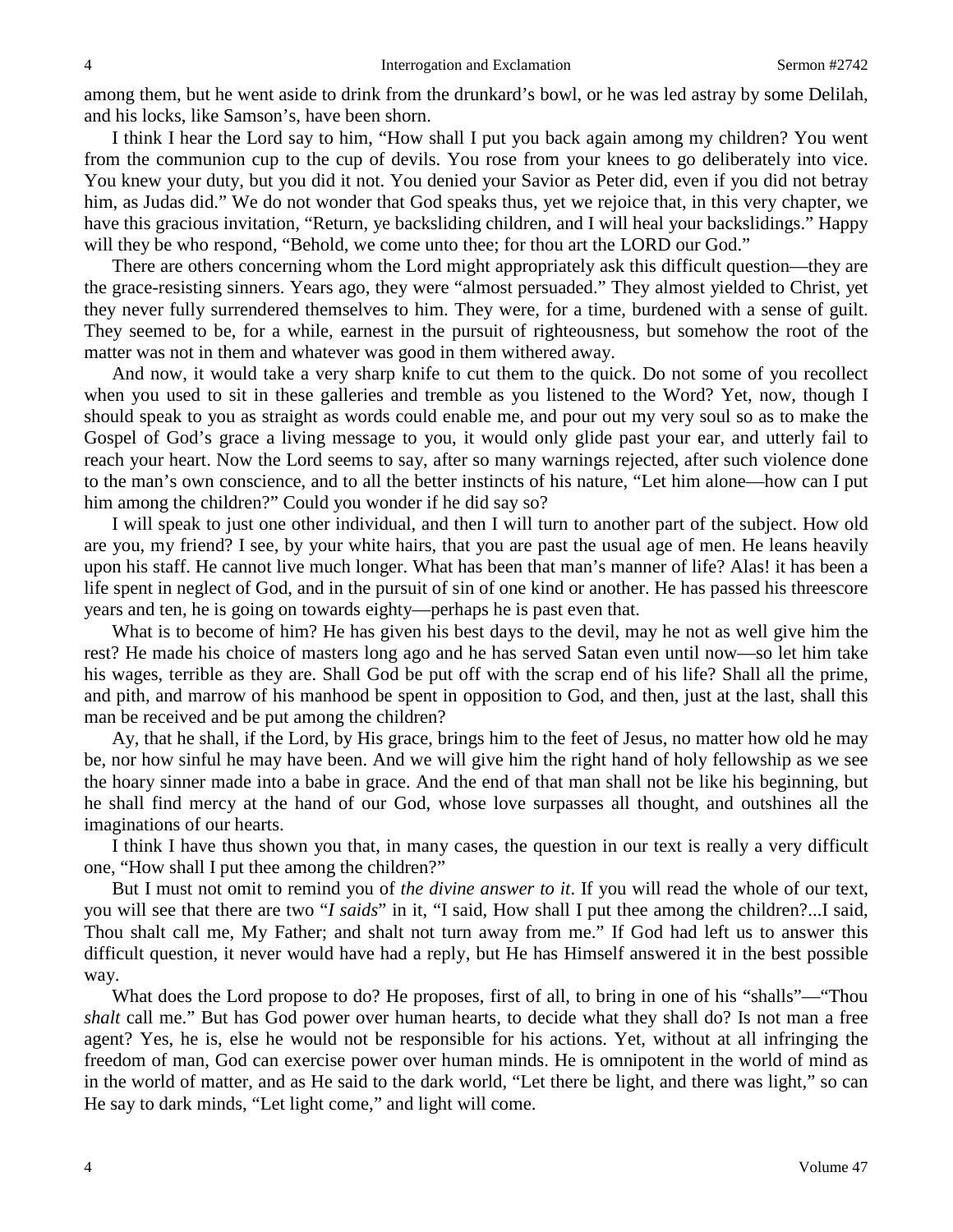And often, in the inscrutable sovereignty of His grace, He speaks to those of whom it seemed impossible to imagine that they would ever be amongst His children. And He gives them an altogether new bias, so that they seek after that which, aforetime, they had abhorred, and not knowing why or wherefore, they turn and retrace their steps to the very thing from which in the past they had fled.

Oh, I do pray that the Lord may say to someone here tonight, "Thou shalt." If He does but say it, you will sweetly melt under the beams of His love, you will gently dissolve as the icebergs do in the warm Gulf Stream, your opposition to Him shall exist no longer, and you will gladly yield yourself up wholly to Him.

Observe that the way the Lord will effect the great change is this, He will give us a new spirit, "Thou shalt call me, My Father." Now, it is by the reception of the Spirit of adoption that we are enabled to cry, "Abba Father," so, if the Lord, in His great mercy, shall give to any one of you a new heart and a right spirit, then His own divine Spirit shall come upon you and dwell in you. The change that will be wrought in you will be so great that you will not be what you were before, and there shall no longer be the question of difficulty, "How shall I put thee among the children?"

With the new spirit, comes the new cry. The man used to say, "There is no God," but now hear what he says, "My Father." If he admitted God's existence, he used to say that he did not care anything about God, but listen to him now as he says, "My Father." He said that he did not need God, that he could do very well without Him, but now he cries, "My Father."

He said that he was happiest when he thought least of God, but now he cries, "My Father, my Father, my Father, let me come to You, my Father. I am undone until I find You, O my Father!" He said he had no association with God and did not want to have any, but now he says, "My Father, my Father." He said he could look up to the starry vault at night, and yet not think of God, but now every star seems to twinkle the great Father's name, and he himself cries, "My Father, manifest Yourself to me. Come, pour Your love into my soul, for my heart says, 'I will arise, and go unto my Father.'"

Oh, yes! now there is no need to ask the question, "How shall I put thee among the children?" for as soon as ever God teaches a man to cry, with all His heart, "My Father," why, he is among the children. There was never yet the cry in the soul, "My Father," that the Fatherhood of the great God did not respond to, but He said, "My child, my child," and He fell upon his neck, and kissed him, and blessed him. Now I see how He puts us among the children.

There is also a "shalt not" which is worthy of notice. "Thou shalt call me, My Father; and *shalt not depart from me*." This reminds us of the grace that not only brings us nigh to God, but that also keeps us there. Possibly, someone is saying, "Well, I call God 'Father' now, but perhaps I may lose Him, and forget Him, and go away from Him." No, if He has brought you to Himself, you shalt never go away from Him any more—there is no fear of that happening.

## *"Whom once He loves He never leaves, But loves them to the end."*

The grace, which He gives us, is in us as a well of living water, springing up into everlasting life.

Now you see how sweet it is to be a child of God, and to be among the others of His children, because, although a servant may be dismissed, you cannot be sent away. The servant may go, but the son abideth always. "There are your wages, Mary, and I give you a month's notice that I shall not require your services after that time." Ah! but I cannot say that to my boys, whatever they may do. Your father could not say that to you, could he? No, no, your relationship is not a matter of wages, and therefore it is not a matter of temporary abiding in the house. Once you are God's child, you cannot be unchilded forever. Once brought, by His great love, to sit at His table, you are no longer like a guest at an inn, coming and going, but you are a child who has taken up eternal lodgings in the heart of his great Father.

All things are also yours in prospect, and the day shall come when you shall possess such things as eye hath never seen, nor ear heard of. You may be poor now, but in a very short time, you will be rich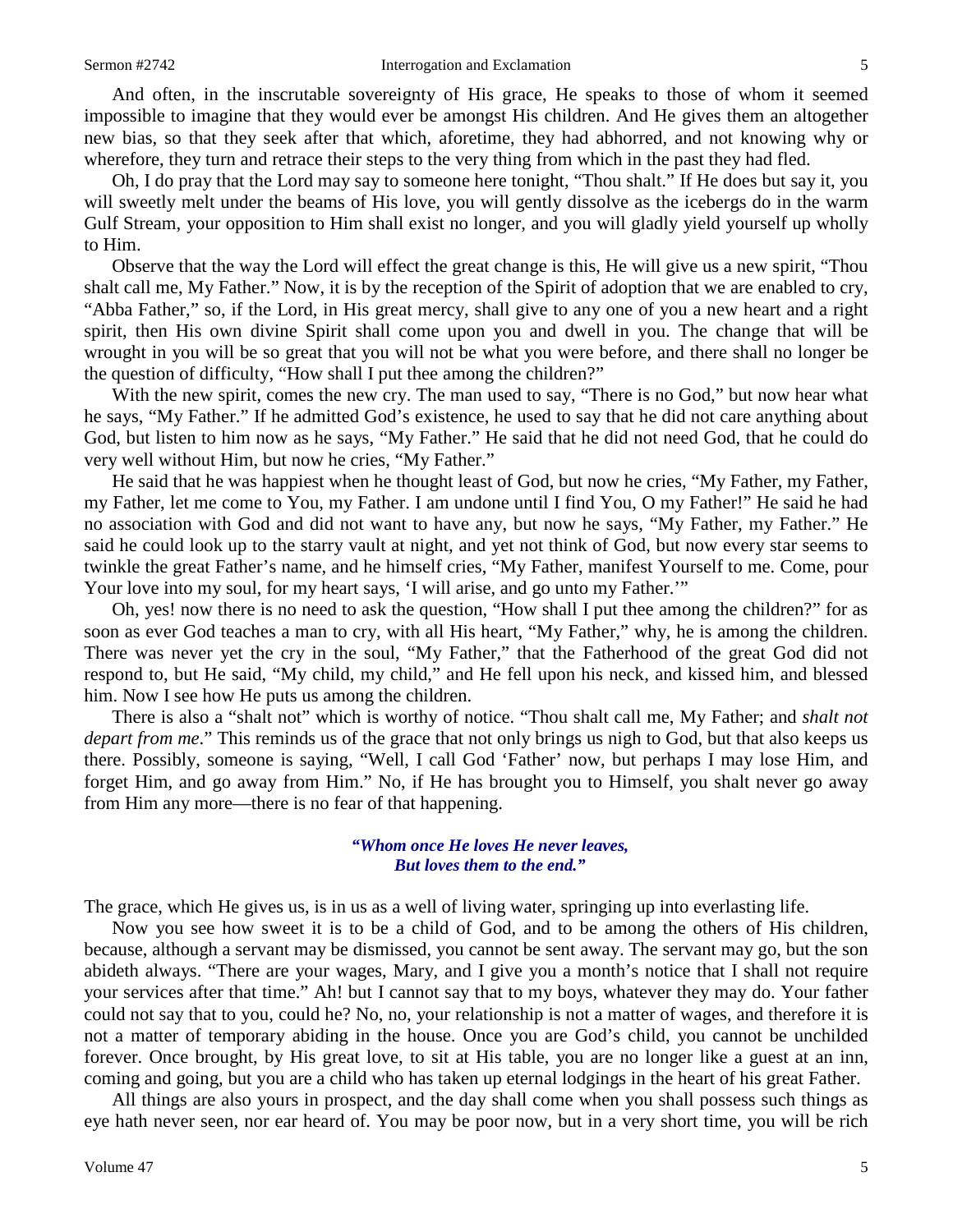beyond the miser's wildest dream of wealth. You may be cast down now, but within a few months or years, you will be as happy as the angels are, and be with them forever. You may be obscure and unknown now, but if you are a believer in the Lord Jesus Christ, you will have to endure only another prick or two of the pin of affliction, and then you will go to be with God where there are pleasures for evermore. Everything is yours in reversion and you shall have it when you come of age. You are only a child at present, but you will enter upon your majority in due season, and when you become a man, then you shall be fit to be a partaker of all those blessings that your Heavenly Father has provided for you.

I wish I could talk about these blessed truths as I should like to. If I could get rid of my tongue and my lips, and let my soul speak without the intervention of these organs of clay that are such dumb cold things, I would try to tell you the grandeur of the superlative love, which takes the child of the devil and puts him among the children of God—that takes the servant of sin, the companion of the swine, the man degraded below the level of the brute, and yet lifts him up, and makes him to sit among the children of the eternal God, and to be made like unto them. May you all know what it is by happy personal experience!

**II.** Now I must close my sermon by just asking you, very briefly, to CONSIDER THE TEXT AS WRITTEN WITH A NOTE OF EXCLAMATION.

I have already tried to bring out that meaning—God Himself saying, as if with intense satisfaction, talking to Himself, congratulating Himself, depicting to Himself the bliss of His own benevolence when the object of His mercy is achieved, "How I will put thee among the children!"

In order to bring out this great truth, think of the parable of the prodigal son, and try, if you can, to realize the great change in his condition. There is the Father saying, "My dear, dear son, starved in the far-off country, and defiled among the swine, you shall come back to me. And let me once but see you coming back and how swiftly I will run to meet you. Oh, how I will fall on your neck! How I will kiss those lips that penitently say, 'I am not worthy to be called your son!' I will stop that utterance with many a kiss repeated again and again. How I will press you to my bosom, my son, my long-lost son, my son that was dead, and is alive again! How will I bring you to thy mother's house, and to the chamber of her that bare you! How I will conduct you within my gates, and say, 'Bring forth the best robe, and put it on him.' How gloriously will I array you among the children! You shall have the best my house can afford."

The Father seems to see it all before it is actually done, and He thinks, "How princely my poor boy will look when the best robe, bespangled with jewels, shall hide his nakedness! How I will put him among the children! He shall have a ring such as I give to my choicest favorites. 'Put shoes upon his feet.' My boy shall be no longer a bare-footed beggar. Then bring out the fatted calf, and kill it, and hold high holiday. Ring the bells of heaven, pour forth your sweetest minstrelsy, and let this be the key-note of it all, 'My son, that was dead, is alive again. He was lost, but now he is found.' How gloriously will I put you among the children!"

Of whom speaks my Master this? Soul, do you feel yourself guilty? Does your heart repent of your sin? Are you willing to be reconciled to God? Then He speaks all this of you—of you, poor draft and scum that you are in your own estimation. Since you have been precious in His sight, you have been honorable, and He has loved you, and given a wondrous price for you, even the blood of His wellbeloved Son. How I wish I could get side by side with some big sinner here tonight, and tell him what I was myself, and what the grace of God has done for me!

I would tell him that my Father in heaven has said, even concerning him, "How gloriously will I put thee among the children! How will I give you a pleasant land and a goodly inheritance amongst the sanctified! How will I open your lips to tel1 of My mercy, and fire your heart with zeal to proclaim My goodness!" Does it seem too good to be true? Listen to my own testimony. Had anybody told me, when I was seeking the Lord's face, nearly thirty years ago, that I should be here tonight to tell these thousands of people all that His love has done, in putting me among the children, I should not have thought it possible. Then, arise, young man, for the Lord can do the like for you.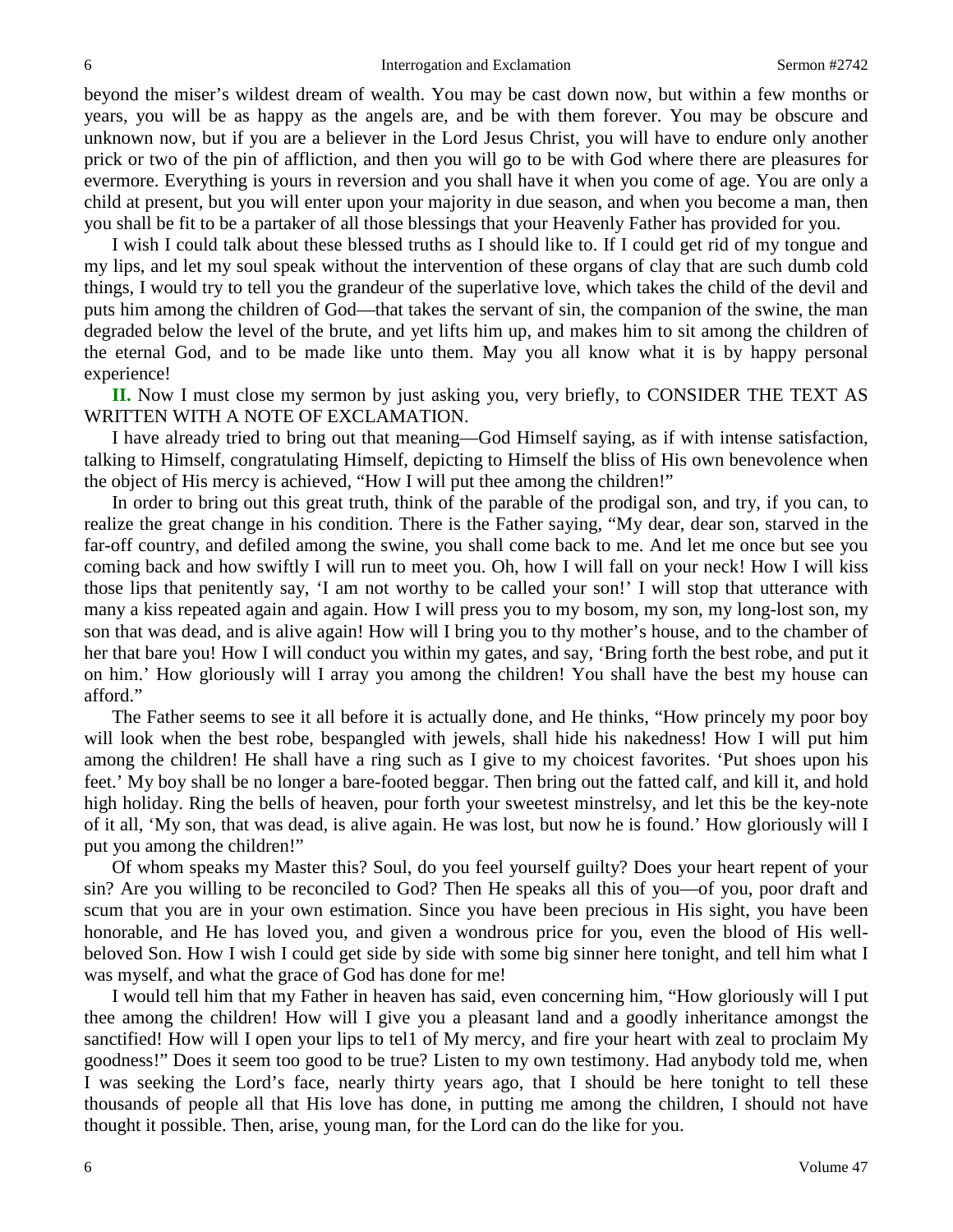Look you to Jesus, for the fountain opened has not yet been closed, nor shall it, be till the last of His elect is washed whiter than snow, and that time has not yet arrived. Believe and live. All difficulties are removed by the atoning sacrifice of Christ, and amongst the children of God you shalt stand and He shall delight in all that His mighty love, His superlative grace, has done for you.

> *"Cast thy guilty soul on Him, Find Him mighty to redeem; At His feet thy burden lay; Look thy doubts and cares away; Now by faith the Son embrace: Plead His promise, trust His grace?*

If I had to tell you of a hard master—if I had to stand here, like Moses, to tell of the thunders of the law, I must do it, though it would go hard with me to deliver such a message. But when I have only to tell you that all manner of sin and of blasphemy shall be forgiven unto men—that the blood of Jesus Christ, God's Son, cleanseth us from all sin—when I have to quote His words, "Look unto me, and be ye saved, all the ends of the earth," and tell you that, as high as the heavens are above the earth, so high are His ways above your ways, and His thoughts above your thoughts—"Let the wicked forsake his way, and the unrighteous man his thoughts: and let him return unto the LORD, and he will have mercy upon him; and to our God, for he will abundantly pardon"—when I have such a Gospel as this to proclaim to you, oh, I think you should accept it. Nay, I am sure you should accept it.

I have not to impose hard terms upon you. I do not come with threats of war and destruction. Mercy fills the throne and wrath stands silent by. Oh, come and accept the mercy of your God! Some of you will do so, I know. The Lord shall lead you to do it by His gracious Spirit, and to His name shall be the praise for ever. Amen and Amen.

## **EXPOSITION BY C. H. SPURGEON**

### *HOSEA 14*

According to the heading of this chapter, we have here "an exhortation to repentance" and "a promise of God's blessing."

**Verse 1.** *O Israel, return unto the LORD thy God; for thou hast fallen by thine iniquity.*

Fallen into sorrow, fallen into shame, fallen into spiritual poverty, fallen into weakness of faith, fallen almost to destruction, though you are Israel and God loves thee, yet "thou hast fallen by thine iniquity," and the only possible way in which you can obtain restoration is to "return unto the LORD thy God." Seek once again thy Father's face—cry, with the prodigal "I will arise, and go to my Father." "O Israel, return unto the LORD thy God." You may do so, for He bids you come back to Him. You should do so, for it was ill of you to wander from Him, so end your wandering, and return unto Him.

"Return unto the LORD thy God." He is "thy God" still. He denies not the sacred band which binds you to Himself. Though you have forsaken Him, yet still He bids you think of Him, not as a stranger, but as your God O child of God, are you just now very heavy in heart because of your backsliding? Is the lamp of spirituality burning very low? Do you feel as if you had got into a state of spiritual barrenness? Then return—return at once—unto the Lord your God, for your sad condition is due to your iniquity.

**2.** *Take with you words, and turn to the LORD: say unto him,—*

He puts the words into our mouths, for He knows that, sometimes, we feel as if we cannot give proper expression to our repentance. We feel it, but we cannot utter it, so He puts the very form of the confession into His children's mouths, "Take with you words, and turn to the LORD: say unto him,"—

**2.** *Take away all iniquity, and receive us graciously: so will we render the calves of our lips.*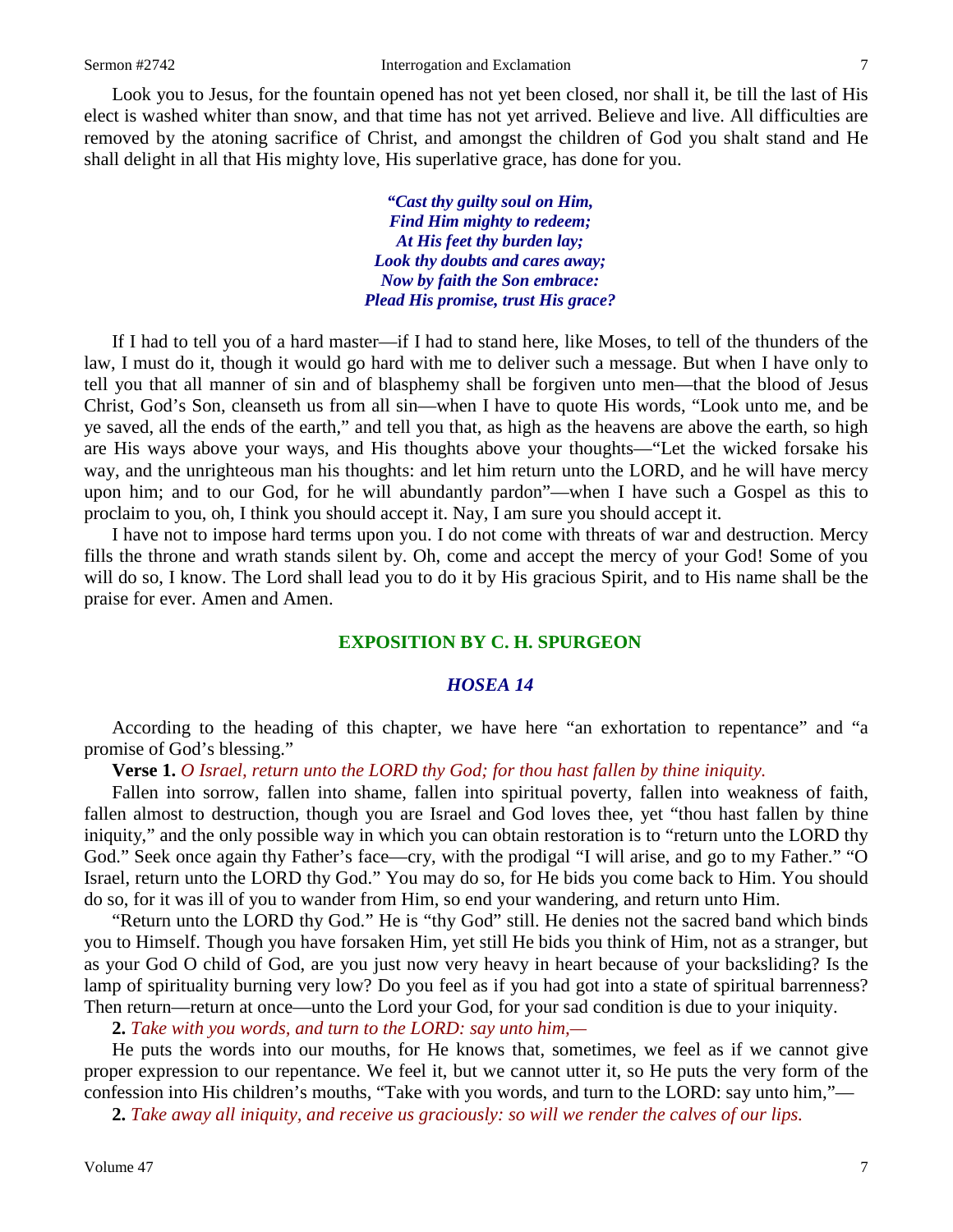Sin has had the mastery over you, therefore, ask to have it taken away by pardon, and by the cleansing which shall deliver you from the influence and power of it! Do not ask the Lord merely to take away some of your sin, but say to Him, "'Take away all iniquity.' Especially, if I have indulged some darling sin that has been my ruin, take that away."

"Take away all iniquity, and receive us." "You cannot receive us with our sins upon us. Will You press us to Your bosom while we are black and foul with iniquity? No, that cannot be. So, first take away all our sin and then receive us. Receive us again into favor with You, into a conscious sense of Your love. Receive us when we come to You in prayer. Receive us when we come to the communion table. Receive us as You did at the first, as Your sons and daughters."

"Receive us graciously." "We cannot hope to be received on any other footing but that of Your free and abounding grace, for even if You do forgive and cleanse us, we shall be sinners still, and shall still need Your grace and mercy."

"Receive us graciously; so will we render." "When You have put away our sin, and received us, then we will begin to serve You, and we will bring to You, not the calves of the legal sacrifice, for a sense of Your love will make us feel that You delight not in burnt offering, but we will render unto You the calves of our lips—our testimony to Your faithfulness—our declaration of Your truth—our prayer—our praise."

#### **3.** *Asshur shall not save us;—*

When a man trusts to his God, he gets away from all other trust. Confidence in God is the death of all other confidences: "Asshur shall not save us."

#### **3.** *We will not ride upon horses:*

Which, somehow or other, were always the Israelites' fear and trust. They always looked upon horsemen as the most powerful friends or foes in the day of battle, but now they feel that all creatures shall be given up, and they will cling to God alone, "Asshur shall not save us; we will not ride upon horses."

**3.** *Neither will we say any more to the work of our hands, Ye are our gods: for in thee the fatherless findeth mercy.*

What a sweet reason this is for confidence in God, namely, that He cares for those who have nobody else to care for them—that He becomes the Helper of those who have no other helper, and the Guardian of those who are left friendless in the world! O my soul, are you not just such a one—friendless, helpless, hopeless, orphaned? Fly, then, to that God in whom the fatherless finds mercy, and you, too, shall find mercy.

Now let us listen to the voice of God:—

**4.** *I will heal their backsliding,—*

He can do it. He will do it, He evidently rejoices to do it. He soliloquizes with Himself, as though it were a very pleasant thought to Him, "I will heal their backsliding,"—

## **4.** *I will love them freely:*

"Though there is nothing lovely in them, though they deserve my wrath—though, according to their own confession, they have gone after false gods, I will love them freely."

## **4.** *For mine anger is turned away from him.*

"I have fully forgiven them, and I have caused my great wrath to pass away from them." Now, dear child of God, you to whom I spoke just now, who have fallen into a dull, dead, dreary sort of state, are you not encouraged to return unto the Lord when He thus declares that He will heal your backsliding and love you freely? You shall have your joy-days back again. You shall have your old love restored. You shall have your old delight renewed. You shall again dance before the Lord for very joy of spirit.

#### **5.** *I will be as the dew unto Israel:*

"When they come! back to Me, I will refresh them—softly, sweetly, efficaciously, abundantly, mysteriously, even as the dew refreshes the thirsty earth."

**5.** *He shall grow as the lily,—*